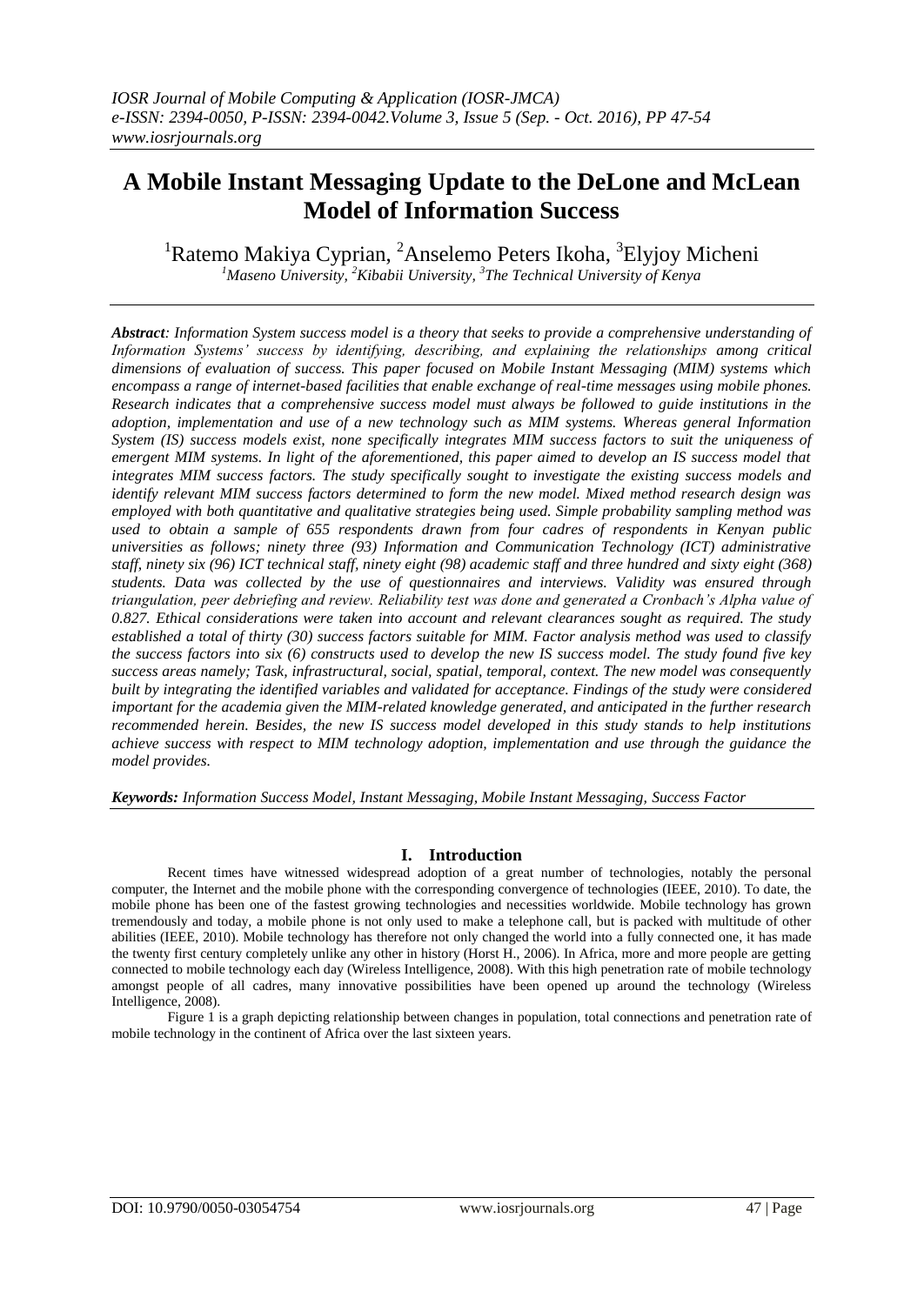

Figure 1. Growth of mobile technology in Africa (Wireless Intelligence, 2008)

One such emerging technology is Mobile Instant Messaging (MIM) that recently evolved from Instant Messaging (IM), in the advent of the mobile phone (Day M., 2000). Instant Messaging supports a real time messaging aspect as well as the availability of presence information of other users that is the means of finding, retrieving, and subscribing to changes in the presence information of those users (MobileIn.Com, 2004).

Mobile Instant Messaging (MIM) is a form of instant messaging service that uses mobile devices, employing various technologies such as text messaging, Wireless Access Protocol (WAP) and General Packet Radio Service (GPRS) (MobileIn.Com, 2004). Unlike SMS, MIM notifies the user when those in the contacts list are available or not available for chat. Some MIM applications are stand-alone programs, while others run on a Web browser (MobileIn.Com, 2004).

Mobile Instant Messaging holds a lot of promise in the future (Rochus S. &Ragnar E., 2004). Figure 2 shows how the technology has evolved to date;



**Figure 2.** Instant Messaging development Trends (Rochus S. &Ragnar E., 2004)

Reports indicates that a comprehensive success model must always be followed to guide institutions in the adoption, implementation and use of a new technology such as MIM systems. Whereas general Information System (IS)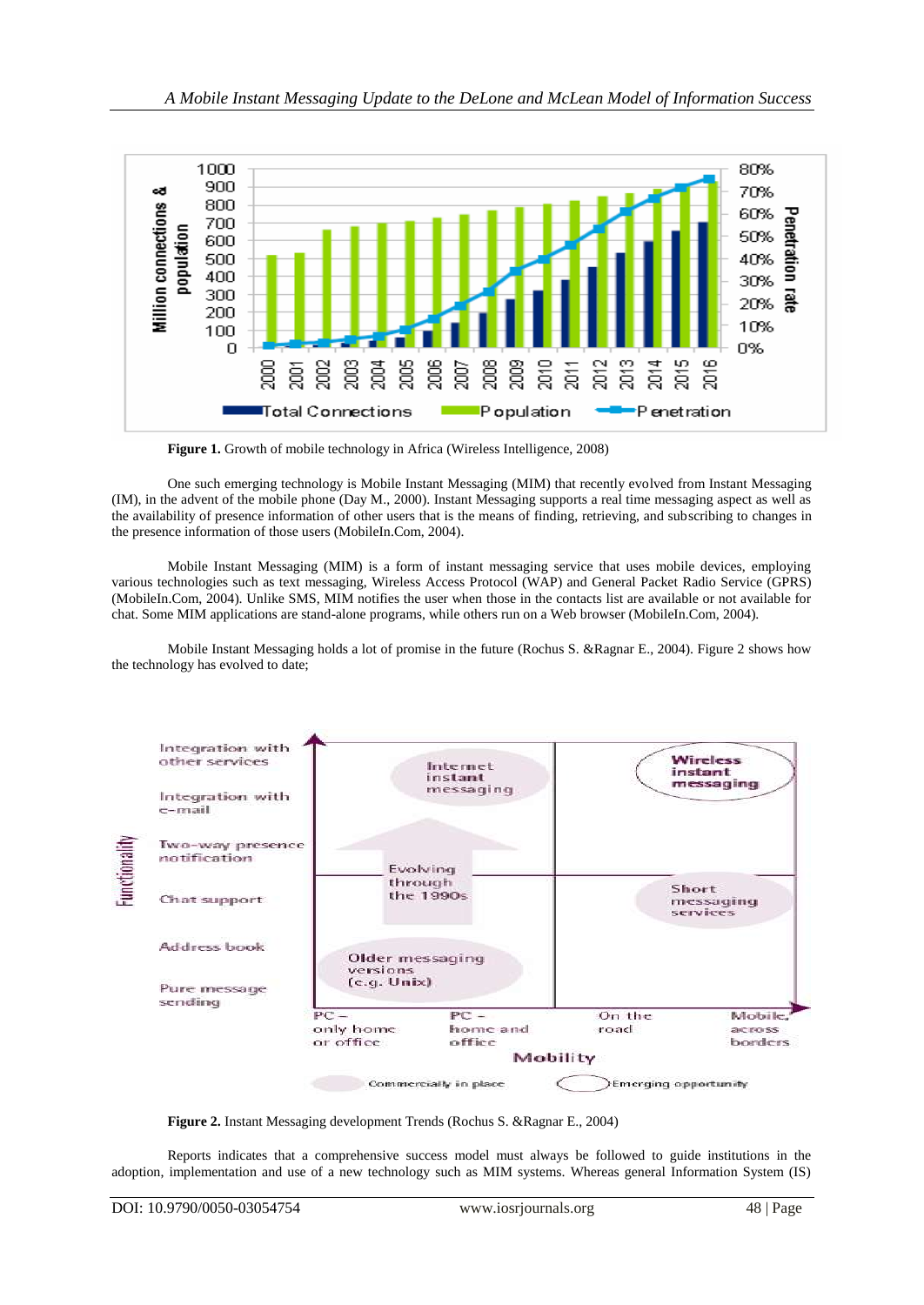success models exist, none specifically integrates MIM success factors to suit the uniqueness of emergent MIM systems. In light of the aforementioned, this paper aimed to develop an IS success model that integrates MIM success factors. The study specifically sought to investigate the existing success models and identify relevant MIM success factors determined to form the new model.

#### **II. Literature Review Information System Success Models and Their Evolution over Time**

Literature defines Information System (IS) Success in several ways and provides several measures of IS success. There is no ultimate definition of Information System success (DeLone W. *et al*, 1992). IS success models have evolved over time starting with the Technology Acceptance Model (TAM) proposed by Fred Davis and widely used by the first stream of researchers for a while after it was developed. The next IS Success model after TAM was the DeLone and McLean model that lasted a while (DeLone W. *et al*, 2003). The DeLone and McLean model was later improved as described further;

Researchers have established that by adopting a success framework more IS projects are successfully implemented (DeLone*et al*, 2003; Ustasüleyman*et al*, 2010). This is due to the direction that the frameworks are able to give to senior management in areas such as technology adoption, implementation, and use (Chung *et al*, 2009). The leading model to determine successful use of technology has been the DeLone and McLean IS Success Model that has widely been used and evolved. DeLone and McLean compiled a list of variables to determine the success of and IS, posted by hundreds of studies, and transformed them into a cohesive framework that described IS success. DeLone and McLean later after ten years, updated the IS success model to incorporate the variables created by e-commerce to be at par with the technological advances made since the foundation of their first model. The Internet had transformed the manner in which business took place, and e-commerce became a major business model.

With the growth of mobile technology, researchers have shown increasing interest in mobile implementation issues and the larger impact of mobile phones on society and business (Lehmann *et al*. 2008; Lu *et al* 2005; Chiem*et al*., 2010; Chung *et al*, 2009; Vatanparast*et al*, 2010). The literature is however fragmented. Several researchers have indicated that the measurement and use of mobile technology within IS is under-studied (Chatterjee *et al*, 2008).

## **The Technology Acceptance Model (TAM)**

The technology acceptance model (TAM) is an [information systems](https://en.wikipedia.org/wiki/Information_systems) theory that models how users come to accept and use a technology [\(Davis](https://en.wikipedia.org/wiki/Technology_acceptance_model#CITEREFDavisBagozziWarshaw1989) *et al*, 1989).



**Figure 3.** Technology Acceptance Model [\(Davis](https://en.wikipedia.org/wiki/Technology_acceptance_model#CITEREFDavisBagozziWarshaw1989) *et al*, 1989)

According to the model in Figure 3, when users are presented with a new technology, they are influenced by a number of factors influence to decide about how and when they will use it. These factors include; Perceived Usefulness and Perceived Ease-of-Use. Perceived Usefulness is the degree to which a person believes that using a particular system would enhance his or her job performance [\(Davis](https://en.wikipedia.org/wiki/Technology_acceptance_model#CITEREFDavisBagozziWarshaw1989) *et al*, 1989). Perceived Ease-of-Use is the degree to which a person believes that using a particular system would be free from effort [\(Davis](https://en.wikipedia.org/wiki/Technology_acceptance_model#CITEREFDavisBagozziWarshaw1989) *et al*, 1989).

Technology Acceptance Model (TAM) begins with external variables as the starting point for tracing the impact of the factors perceived usefulness and perceived ease of use (Abdel N., 2012). Perceived ease of use also influences perceived usefulness besides the external variables. Perceived usefulness and perceived ease of use both influence users" attitude toward using IS. Attitude toward using IS, affects behavior intention to use, which determines actual conditions of system (Abdel N., 2012).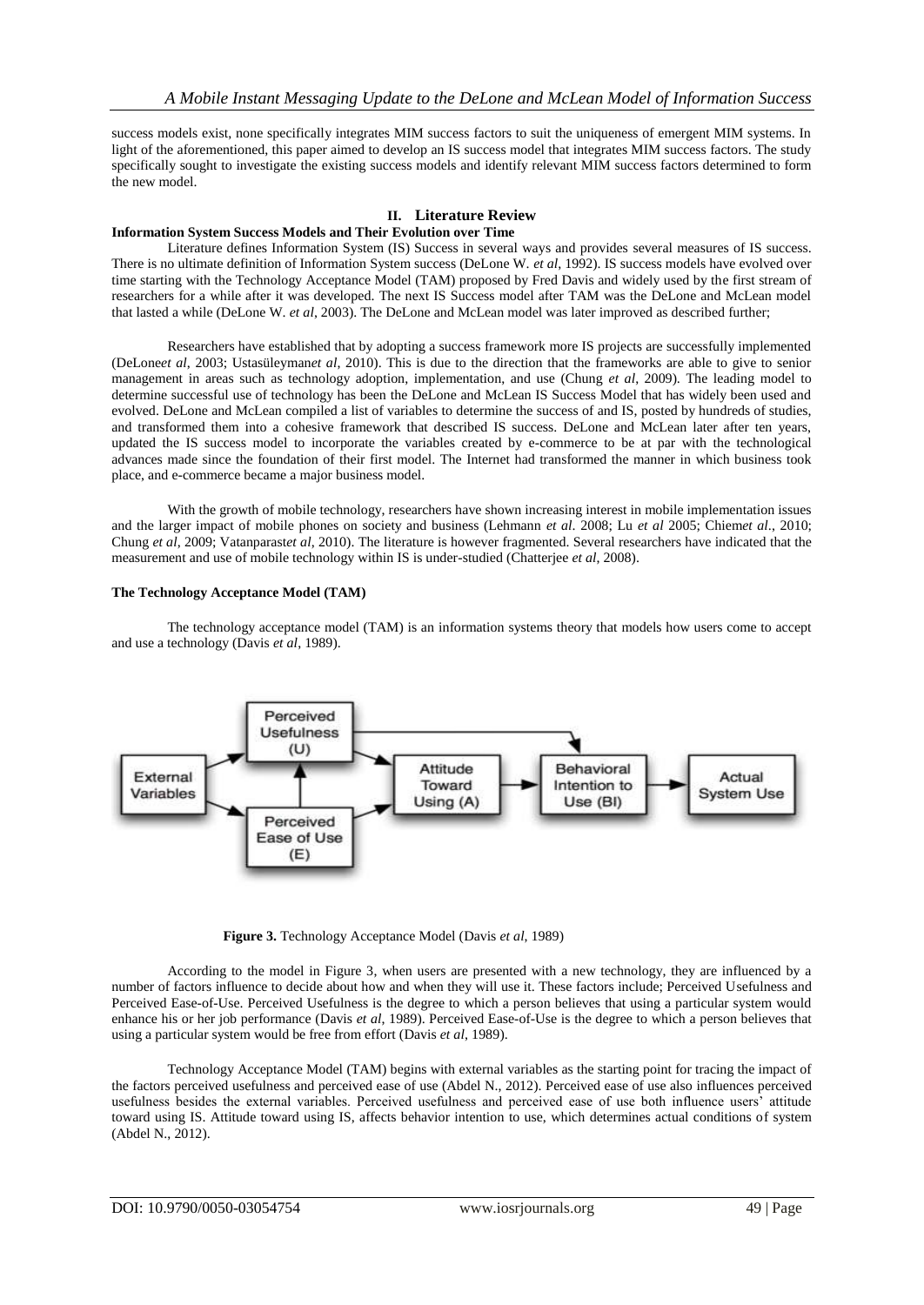## **DeLone and McLean Information System Success Model**

In the year 1992, DeLone and McLean comprehensively reviewed literature on IS success and came up with a new model of IS success. It was based on theoretical and empirical IS research conducted by a number of researchers in the 1970s and 1980s.

The new model, known as the DeLone and McLean model, provided a strong indicator of the success of information systems by recognizing six interconnected dimensions of IS success: the dimensions include; System Quality, Information Quality, Use, User Satisfaction, Individual Impact, Organizational Impact (DeLone*et al*, 1992).

The new model introduced a way of measuring the success of information systems. Before DeLone and McLean published their work, IS researchers used a vast array of qualifying categories to determine information system success. But DeLone and McLean felt that some determinants were surely more important than others. Thus, DeLone and McLean tabulated nearly 100 separate variables used to determine IS success, shown in Appendix G. The model consisted of six interrelated dimensions that comprehensively defined IS success: (DeLone*et al*, 1992).

System Quality measures the information processing system itself. Information Quality measures information system output. Use measures the intention to use the output of an information system. User Satisfaction measures recipient response to the use of the output of an information system. Individual impact measures the effect of information on the behavior of the recipient. Organizational Impact measures the effect of information on organizational performance (DeLone*et al*, 1992).



**Figure 4** Dimensional relationships of the IS Success Model (DeLone& McLean, 1992)

As shown on the Figure 2.9; System Quality and Information Quality singularly and jointly affect both Use and User Satisfaction. Additionally, the amount of Use can affect the degree of User Satisfaction – positively or negatively – as well as the reverse being true. Use and User Satisfaction are direct antecedents of Individual Impact; and, lastly, this Impact on individual performance should eventually have some Organizational Impact (DeLone*et al*, 1992).

### **Updated DeLone and McLean Information System success model**

In the year 2003, DeLone and McLean made a few changes on their model. They added Service quality, Intention to Use, and combined Individual and Organization impact into Net impact (DeLone*et al*, 2003).

A large number of studies supported the updated IS Success model of DeLone and McLean. The results of the studies made significant contributions in regard to using (D&M) model in research and practice (Abdel N., 2012). It also enabled Governmental and Non-Governmental Institutions to include measures for information quality, system quality, service quality, system use, user satisfaction, and perceived net benefit in their valuation techniques of information system success (Jang C., 2010). The dimensions of IS success model include;

**Information Quality:** This refers to the quality of the information that the system is able to store, deliver, or produce, and is one of the commonest dimensions along which information systems are evaluated (Abdel N., 2012). Information quality impacts both a user"s satisfaction with the system and the user"s intentions to use the system, which, in turn, impact the extent to which the system is able to yield benefits for the user and organization.

**System Quality:** Overall quality of a system is also one of the most common dimensions along which information systems are evaluated (Abdel N., 2012). System quality indirectly impacts the extent to which the system is able to deliver benefits by means of [mediational relationships](https://en.wikipedia.org/wiki/Mediation_%28statistics%29) through the usage intentions and user satisfaction constructs.

**Service Quality:** Information systems are also commonly evaluated according to the quality of service that they are able to deliver (Abdel N., 2012). Service quality directly impacts usage intentions and user satisfaction with the system, which, in turn, affects the net benefits produced by the system.

**System Use/Usage Intentions:** Intentions to use an information system and actual system use are well-established constructs in the information systems literature (Abdel N., 2012). In the IS success model system use and usage intentions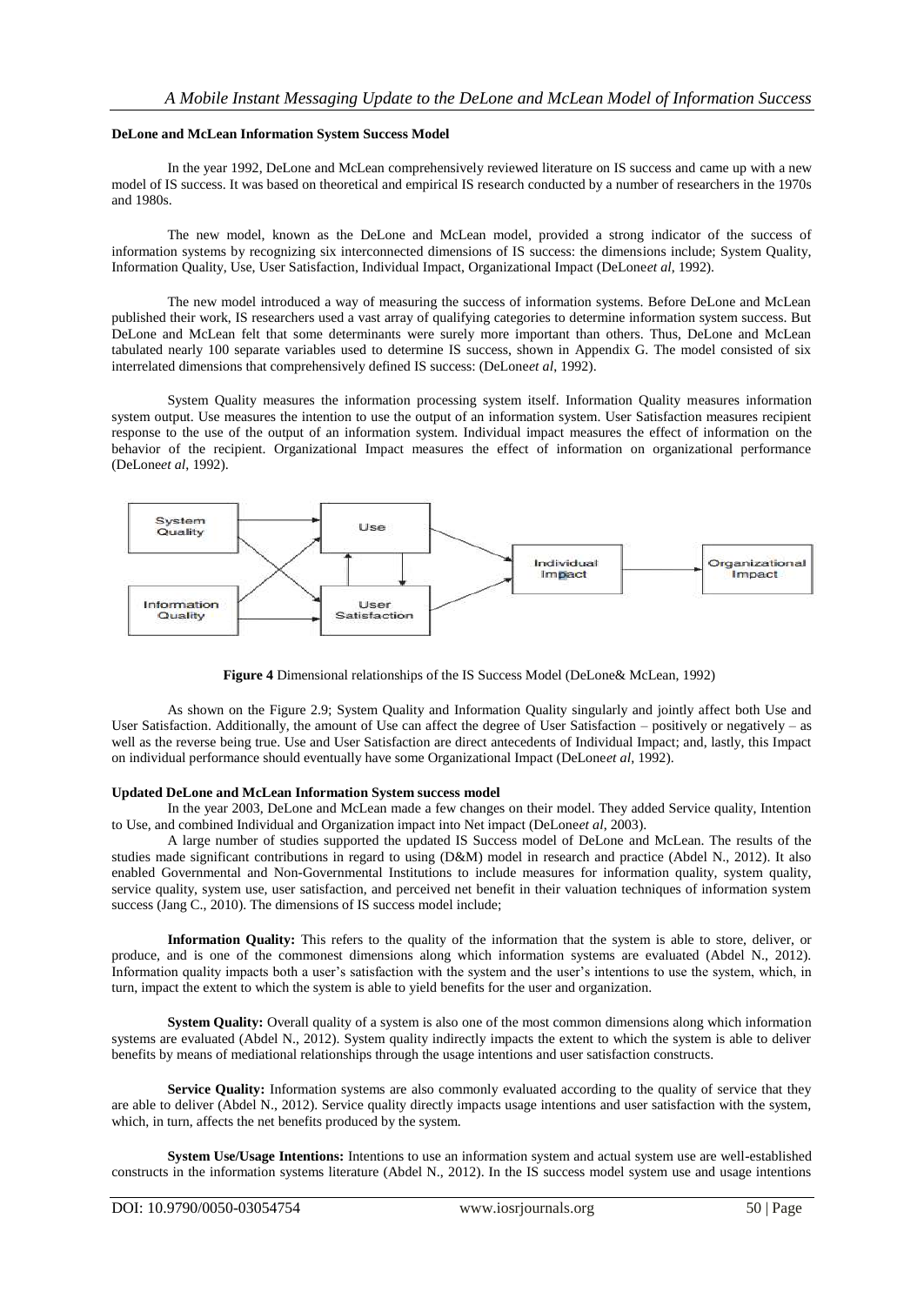are influenced by information, system, and service quality. System use is posited to influence a user"s satisfaction with the information system, which, in turn, is posited to influence usage intentions. In conjunction with user satisfaction, system use directly affects the net benefits that the system is able to provide.

**User Satisfaction:** Like actual system use, user satisfaction directly influences the net benefits provided by an information system satisfaction refers to the extent to which a user is pleased or contented with the information system, and is posited to be directly affected by system use (Abdel N., 2012).

**Net Benefits:** The net benefit that an information system is able to deliver is an important facet of the overall value of the system to its users or to the underlying organization (Abdel N., 2012). In the IS success model, net system benefits are affected by system use and by user satisfaction with the system. In their own right, system benefits are posited to influence both user satisfaction and a user"s intentions to use the system.



**Figure 5.** Updated DeLone and McLean Success Model (Abdel N., 2012)

## **Integrated Success Model for Evaluating IS in Public Sectors (ISM)**

This model was developed by Jang C. in 2010 in accordance with TAM and D&M updated model. ISM recognizes ten dimensions for measuring information system success: These include; behavior intention, information quality, management support, perceived ease of use, perceived usefulness, service quality, system quality, training, user satisfaction, user involvement (Abdel N., 2012).

The model assumes that information quality, system quality and service quality are linked to management support, training and user involvement, and these in turn; influence perceived usefulness and perceived ease of use which affect behavior intention and user satisfaction (Abdel N., 2012).



**Figure 6.** Integrated Success Model for IS in Public Sectors (Abdel N., 2012)

**Measuring Information Quality:** Information quality (IQ) is an important factor for the adoption of services. In real every study has interpreted and classified IQ criteria conform to its context. The selected information quality elements include: Completeness; Understandability; Security; Availability; and Accuracy (Abdel N., 2012).

**Measuring Service Quality:** Service quality is a measure of how well the service level delivered matches customer expectations. The selected service quality elements include: availability; reliability; integrity; functionality; and efficiency (Abdel N., 2012).

**Measuring Management Support:** Management support refers to management approval and continuous support not only during the IS project implementation but also throughout the operational phase of the system. The selected management support measures are: management's encouragement; providing all necessary resources; discussing problems associated with the system; appreciating the optimal use of the system; and having sufficient knowledge of the system (Abdel N., 2012).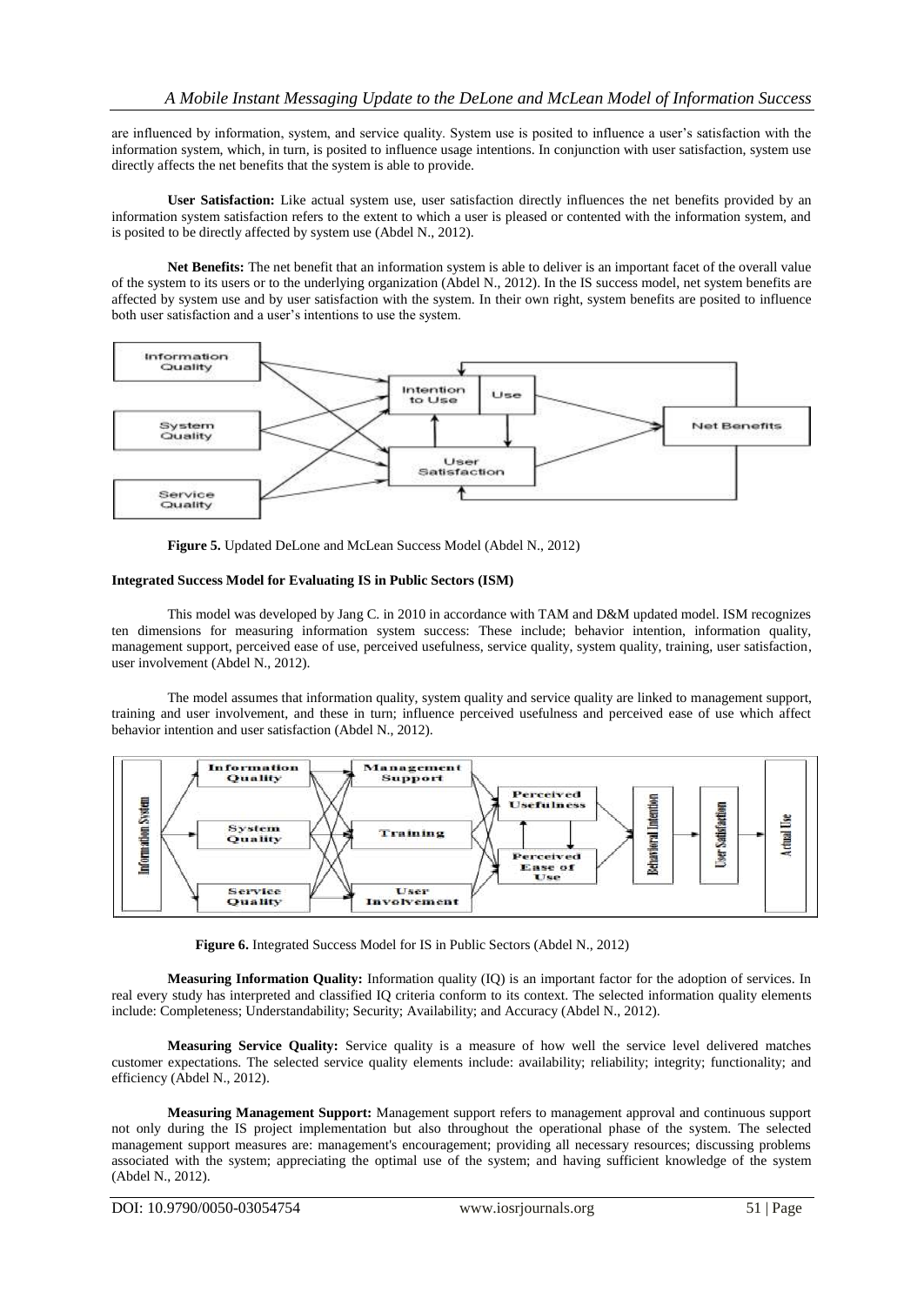**Measuring Training:** The level of training an organization"s employees undergo with respect to information systems will have a positive relationship with implementation success. The selected training measures include: including training programs on the application; the clearance of training programs; users' role; availability of training material; and support (Abdel N., 2012).

**Measuring User Involvement:** User involvement defined as a matter of importance and personal relevance that users attach to a given system. The selected user involvement measures include: user's involvement in input design; user's involvement in output design; perceptions of service evaluations; perceived value; and customer attitude (Abdel N. H. Z., 2012).

**Measuring Perceived Usefulness:** Perceived usefulness can be defined as an individual"s perception that use of technology will improve performance. The selected perceived usefulness elements include: performance; effectiveness; productivity; risk perception; and trust (Abdel N., 2012)

**Measuring Ease of Use:** Perceived ease of use can be defined as the degree to which an individual believes that learning to adopt a technology requires little effort. The selected perceived ease of use elements include: easy to learn; easy to manage; self-efficiency, simplicity; and compatibility (Abdel N., 2012).

**Measuring Behavioral Intention:** These items include: Personalization; Interactivity; Response time; Uncertainty avoidance; and Number of transactions executed (Abdel N., 2012).

**Measuring User Satisfaction:** Satisfaction is an overall affective response to a perceived discrepancy between prior expectations and perceived performance after consumption. These elements include: self-efficacy; repeat visits; personalization; perceived risk; and enjoyment (Abdel N., 2012).

## **'Context' variable in the Updated DeLone and McLean IS success model**



Figure 7. Update to DeLone and McLean Model with Mobile Technology (Jason R., 2012)

This model by Jason Ryberg includes a new concept named "Context" which seeks to update the DeLone and McLean IS Success Model to accommodate mobile technology component the model. The update was based on the fact that it surfaced in many of the reviewed studies relating to mobile technology component integration in information systems (Jason Ryberg, 2012). The following are the twenty seven variables combined into the single variable namely Context: consistency and mapping, contextual, dangerous, factors related to mobile work context, information access, infrastructural context, localization, locatability, location dependency, location independence, location-centric, match between system and the real world, mobility, network externalities, portability, safety, social context, spatial context, task context, task mobility, temporal context, time independence, ubiquity, use situation, work variability and worker environment.

## **Update into the Integrated Success Model for Evaluating IS in Public Sectors**



**Figure 8.** Integrated Success Model for IS in Public Sectors (Abdel N., 2012)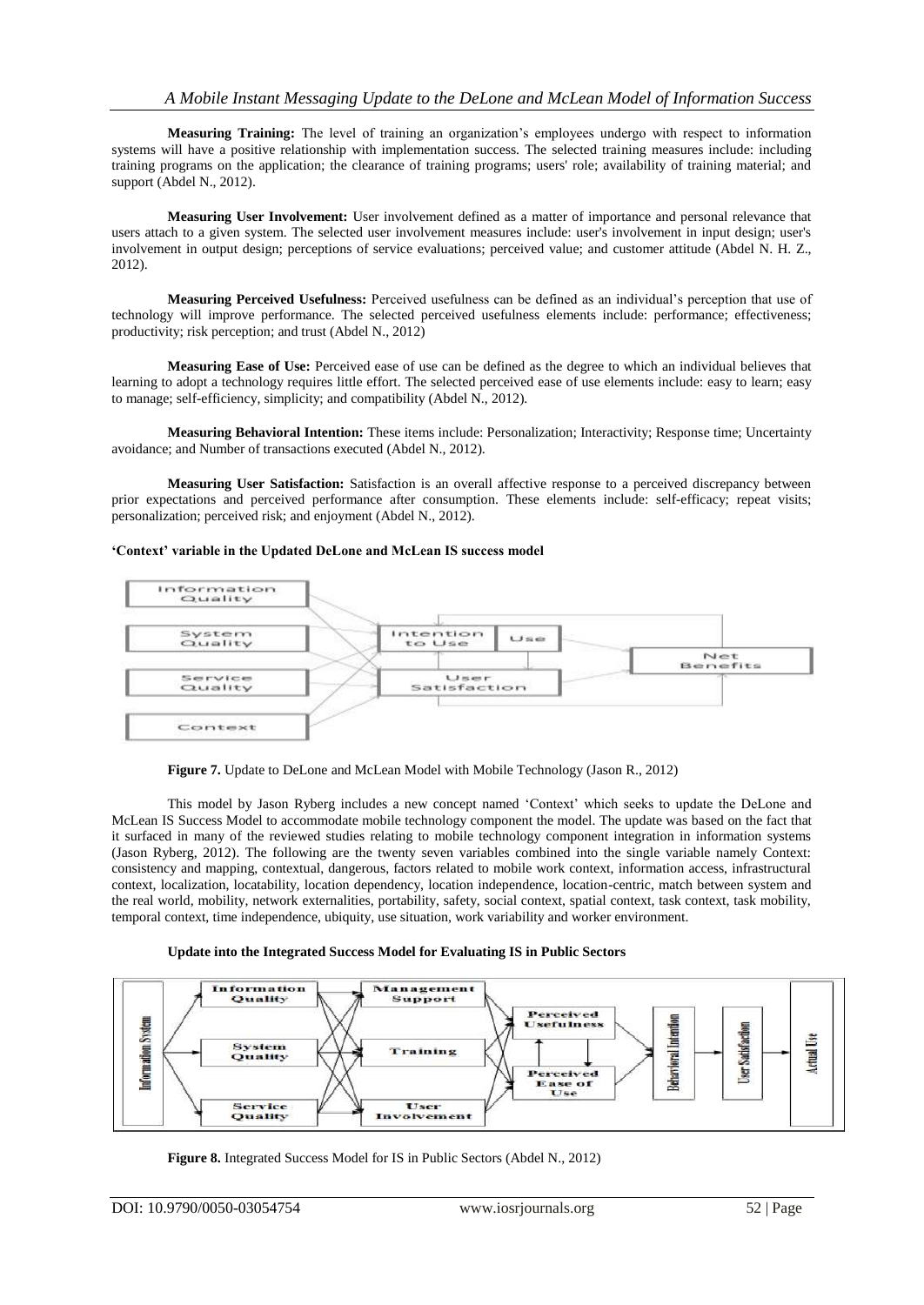The IS success model in Figure 2.13 was found to be the most up-to-date, and relevant in terms of the advancement of success factors integrated and their level of depth. The new model was therefore developed from the model by integrating the mobile technology component.

## **III. Development of the New IS Success Model with Mobile Instant Messaging**

The proposed model was developed by integrating the established MIM service context model into two other existing IS success models namely:

- i. Updated DeLone and McLean IS Success Model that Includes Mobile Technology by Jason Ryberg (2012).
- ii. Integrated Success Model for Evaluating IS in Public Sectors (ISM) by Abdel Nasser H. Zaied (2012).

### **The Proposed Integrated Success Model for Evaluating MIM in Universities**

Based on the results of exploratory factor analysis and findings from the area under study, the constructs of the new model were put together as shown in Figure 9;



**Figure 9.** The Proposed IS Success Model for Evaluating MIM in Universities (ISMM) (Ratemo M. C., 2016)

**Table 1:** Model summary of Service Context Model

| Model                                                                                                         |       | R Square | <b>Adjusted R Square</b> | Std. Error of the<br>Estimate |  |  |  |
|---------------------------------------------------------------------------------------------------------------|-------|----------|--------------------------|-------------------------------|--|--|--|
|                                                                                                               | 0.689 | 0.680    | 0.596                    | 10.105                        |  |  |  |
| a Predictors: (Constant) task context social context infrastructural context temporal context spatial context |       |          |                          |                               |  |  |  |

uctural context, temporal context, spatial context, presence context

b. Dependent Variable: Service Context

**Table 2:** Table of coefficients of task, infrastructural, social, temporal, spatial and presence

| Model                   | <b>Unstandardized Coefficients</b> |            | Mean Square | t     | Sig.  |
|-------------------------|------------------------------------|------------|-------------|-------|-------|
|                         | B                                  | Std. Error | Beta        |       |       |
| Constant                | 0.1649                             | 0.003      | 0.011       | 0.148 | 0.003 |
| Task context            | 0.0366                             | 0.011      | 0.048       | 0.669 | 0.002 |
| Social context          | 0.1756                             | 0.007      | 0.044       | 0.221 | 0.003 |
| Infrastructural context | 0.2198                             | 0.004      | 0.016       | 0.225 | 0.002 |
| Temporal context        | 0.0733                             | 0.006      | 0.027       | 0.372 | 0.003 |
| Spatial context         | 0.0733                             | 0.003      | 0.011       | 0.148 | 0.002 |
| Presence context        | 0.2565                             | 0.009      | 0.037       | 0.521 | 0.003 |